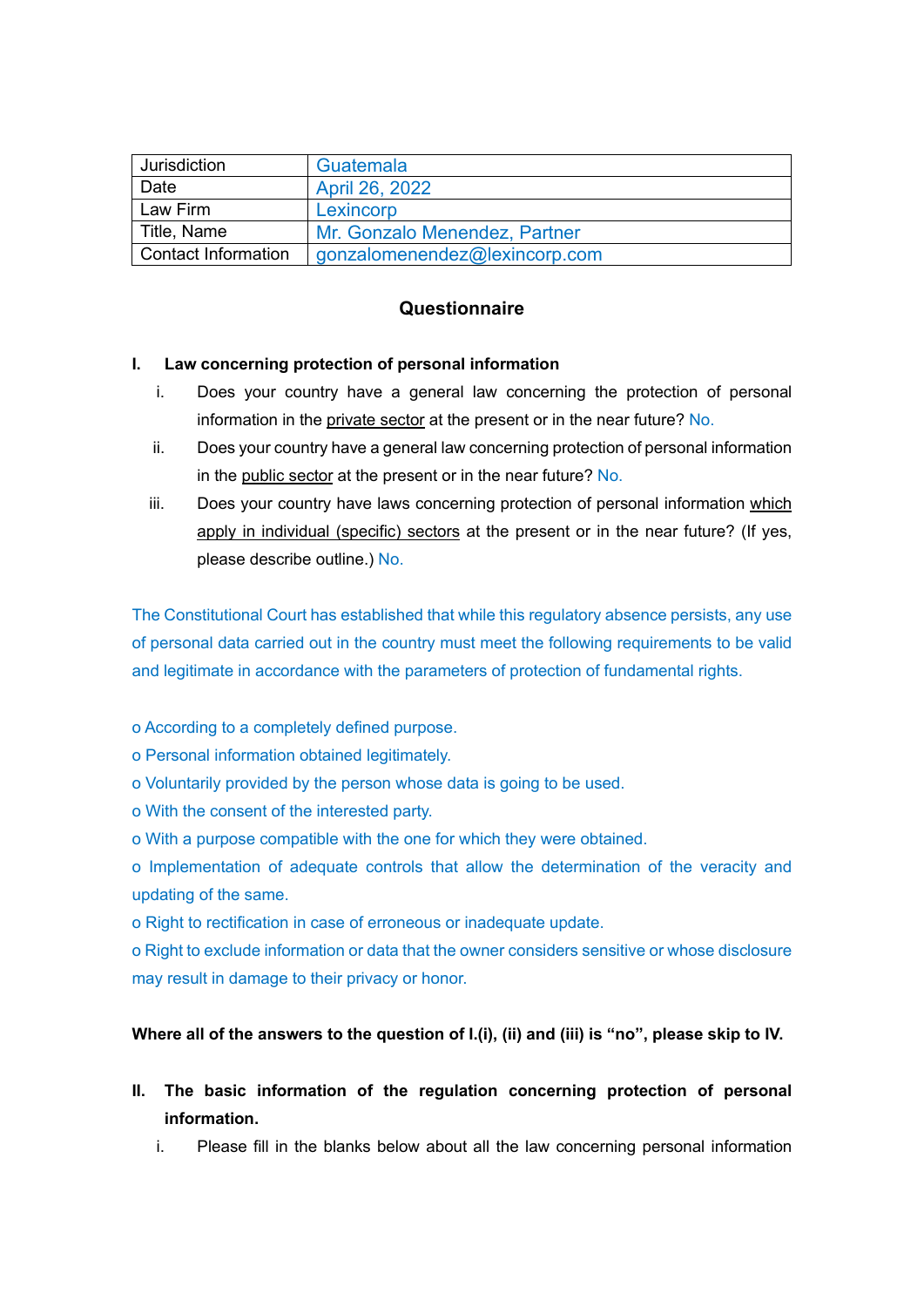mentioned at I.( please add a reply column as necessary,)

The title of the law:

URL (please provide the URL officially posted by the government, English page is preferred, if available):

Effective Date:

|                   | The definition of<br>"Personal Information" |  |
|-------------------|---------------------------------------------|--|
| $\left( 2\right)$ | The scope in which the<br>law applies       |  |
| 3                 | The territorial scope                       |  |

The title of the law :

URL (please provide the URL officially posted by the government, English page is preferred, if available):

Effective Date:

|                   | The definition of<br>"Personal Information" |  |
|-------------------|---------------------------------------------|--|
| $\left( 2\right)$ | The scope in which the<br>law applies       |  |
| વ                 | The territorial scope                       |  |

ii. If there are any special instructions about the laws, please describe them.

### **III. OECD Privacy Principles**

i. If there are any provision of law which embody each OECD Privacy Principle in your country, please describe the outlines.

[https://www.oecd.org/sti/ieconomy/oecdguidelinesontheprotectionofprivacyandtran](https://www.oecd.org/sti/ieconomy/oecdguidelinesontheprotectionofprivacyandtransborderflowsofpersonaldata.htm) [sborderflowsofpersonaldata.htm](https://www.oecd.org/sti/ieconomy/oecdguidelinesontheprotectionofprivacyandtransborderflowsofpersonaldata.htm)

- (a) Collection Limitation Principle
- (b) Data Quality Principle
- (c) Purpose Specification Principle
- (d) Use Limitation Principle
- (e) Security Safeguards Principle